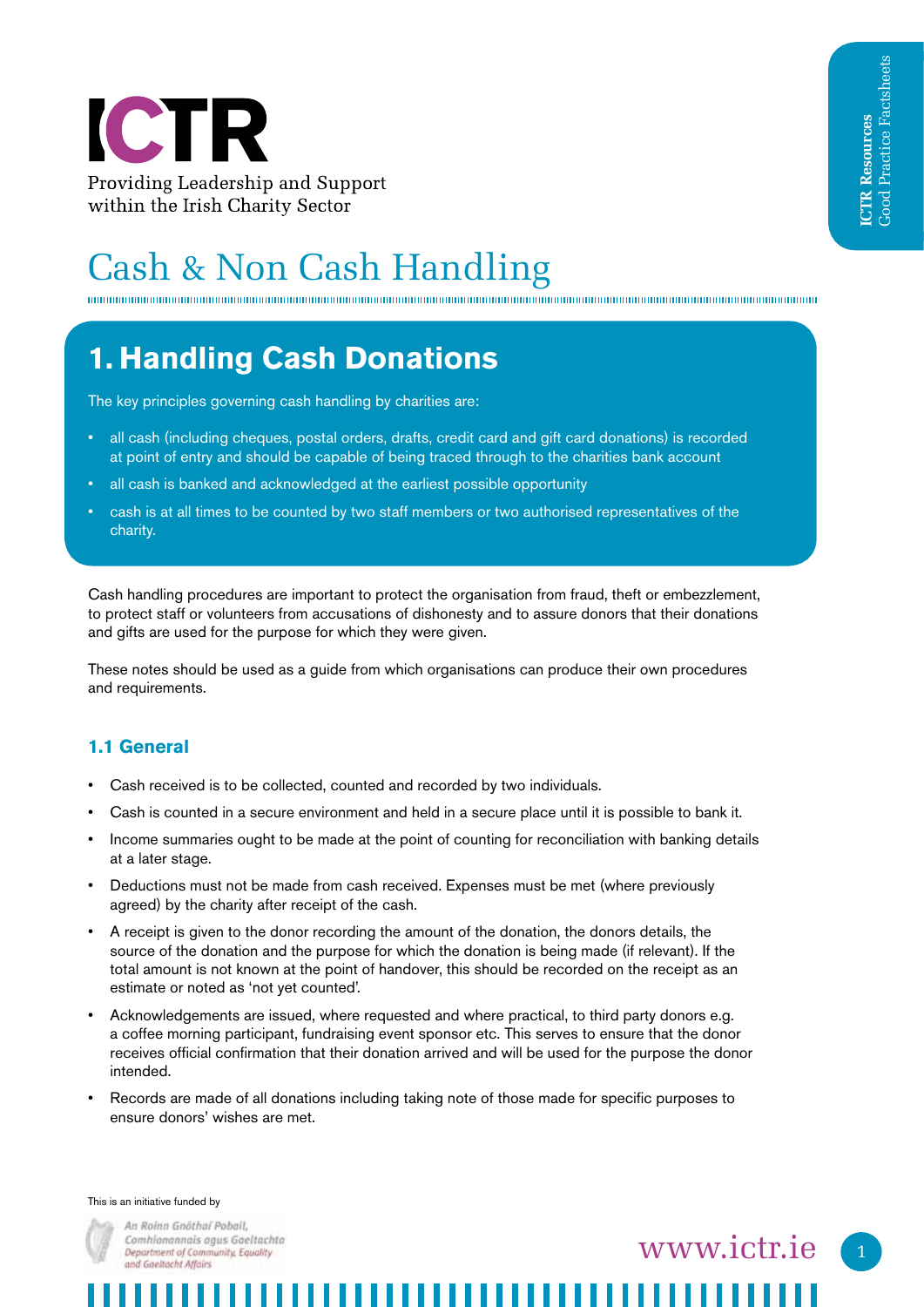- Where an organisation is unable to apply the donation for the specific purpose nominated by the donor the organisation should have a procedure in place to immediately communicate with the donor and to deal with that donation in a manner satisfactory to the donor which may include returning the gift.
- In principle it is best practice to acknowledge all donations however it may not be either practical or cost effective. A decision can be made as to the level of donations above which an acknowledgement to the donor is practical.
- All cash handlers have suitable banking bags for counting and bagging up the money.

### **1.2 Banking**

- Wherever possible, cash is banked immediately. Night safe facilities should be considered for large amounts banked outside working hours. Counterfoils are retained for the charity and the individual responsible for banking.
- Cash not banked immediately is placed in a sealed container in a secure place. If cash cannot be banked immediately, handling procedures should be agreed in advance. Cash is never left unattended or in an unattended environment. Consideration should be given to organising temporary insurance cover in these circumstances. Money is banked the following day. For security two people should bank the cash, where practical.

#### **1.3 Reconciliation**

• At the earliest possible date reconciliation is made between cash banked and income summaries. Where practical, this is undertaken by a person other than those involved in the counting and cashing up of the money.

## **1.4 Petty Cash Floats**

- Where a petty cash float is to be used on an ongoing basis, it is advisable to operate an 'imprest' system (see below). Where possible, draw the float cash on the day it is required and ensure it can be reconciled to the total drawn from the bank.
- Issue sensible levels of floats that are signed for by a nominated individual. Where petty cash expenditure is paid from the float, this is recorded separately and receipts kept.
- Floats and any sale monies received are kept separate from the cash handler's personal money.
- No float is left unattended or in view at any time.

## **1.5 Petty Cash Imprest System**

This system requires that any petty cash spent is documented with petty cash dockets written for each amount issued. When all of these dockets are totalled at the end of the period and deducted from the opening petty cash float, the calculated value must agree with what is left in the petty cash float.

Under this system, only that which is recorded as spent is replenished. For example, if there is  $\in$ 40 in the float and €30 of that cash is spent, an amount of €30 will be then placed in the float to bring the balance back to €40.

,,,,,,,,,,,,,,,,,

www.ictr.ie

#### This is an initiative funded by



An Roinn Gnöthal Poball. Comhionannais agus Gaeltachta Department of Community, Equality and Gaeltacht Affairs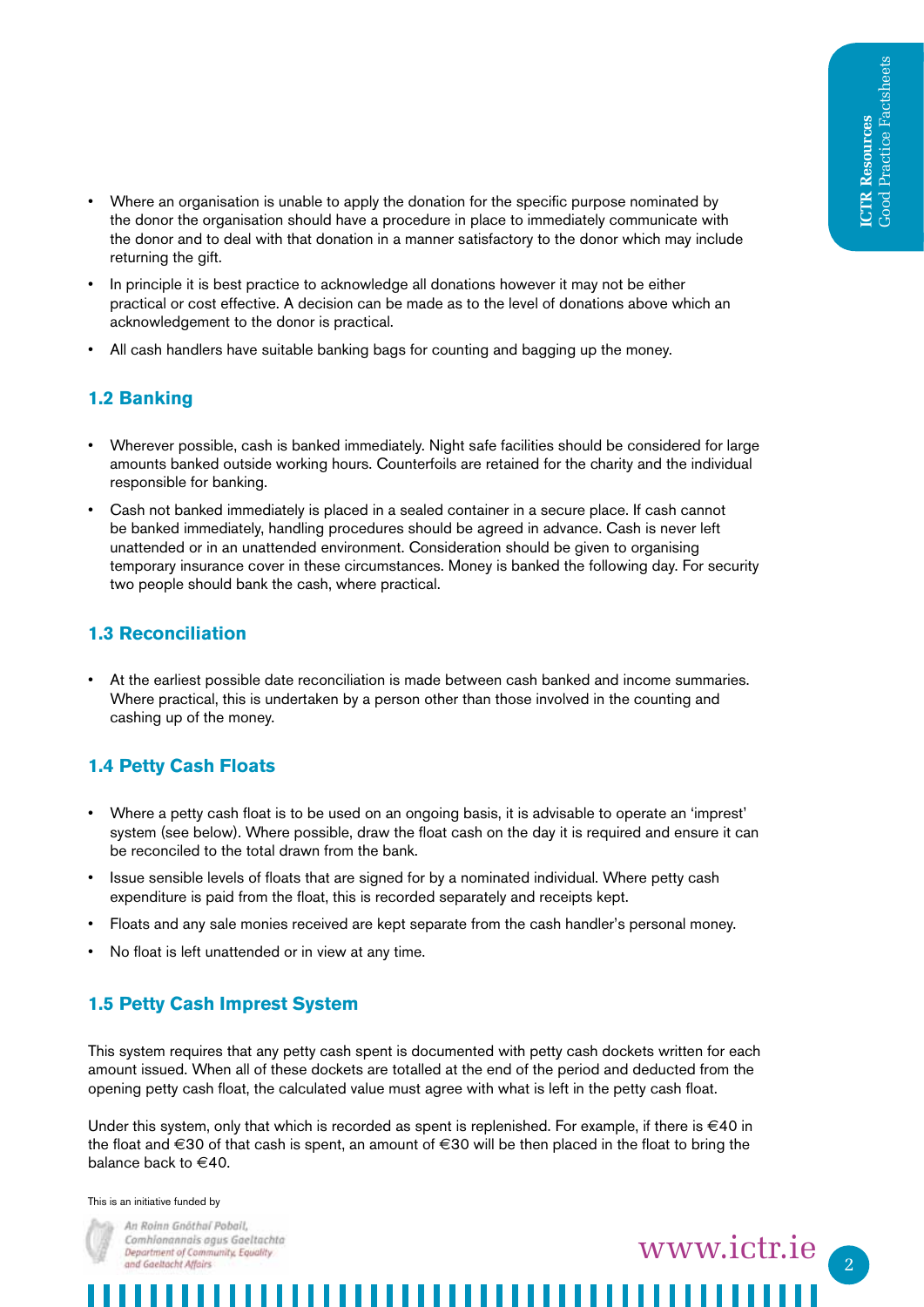### **1.6 Cash Handling and Events**

#### **Planning**

- Endeavour to sell any tickets prior to an event to reduce the need for cash collection on the day of an event.
- Make pricing of tickets or goods for sale sensible (for example, 50 cent, €1,€10, €100 etc) in order to minimise cash handling. All tickets for sale are pre-numbered and sales and takings reconciled.
- Nominate one individual with overall responsibility for overseeing cash handling.
- Consider ways in which cash can be held securely, for example, through the use of money belts.

#### **At the Event**

- Issue round quantities of tickets or programmes with sellers signing for the quantity received.
- Unsold tickets or programmes are returned and reconciled with the record of cash received from each seller.
- Discrepancies should be investigated without delay.
- To avoid sellers accumulating significant amounts of cash, pre-designated collectors should collect cash. Alternatively, secure cash-receiving locations should be available to sellers.
- Collections are recorded on a summary with a signature from the sellers signifying the amount of cash collected. In certain circumstances it may not be practical for cash to be counted at interim stages during the course of an event, however, a record that a collection has been made should be evidenced by signatures from both collectors and sellers.
- All final amounts including floats are collected and recorded from all locations at the end of an event.

#### **1.7 Relations with Stakeholders**

#### **Relations with Donors**

- Donors are encouraged to make donations by cheque made payable to the charity or by credit card where practical rather than cash.
- Donors are encouraged never to make a cheque payable to a named individual.
- Donors should be discouraged from sending cash donations through the post.
- Ensure that it is clear that donations should be sent to the charity's offices rather than to the fundraiser's home.

This is an initiative funded by



An Roinn Gnöthal Poball, Comhionannais agus Gaeltachta Department of Community, Equality and Gaeltacht Affairs

www.ictr.ie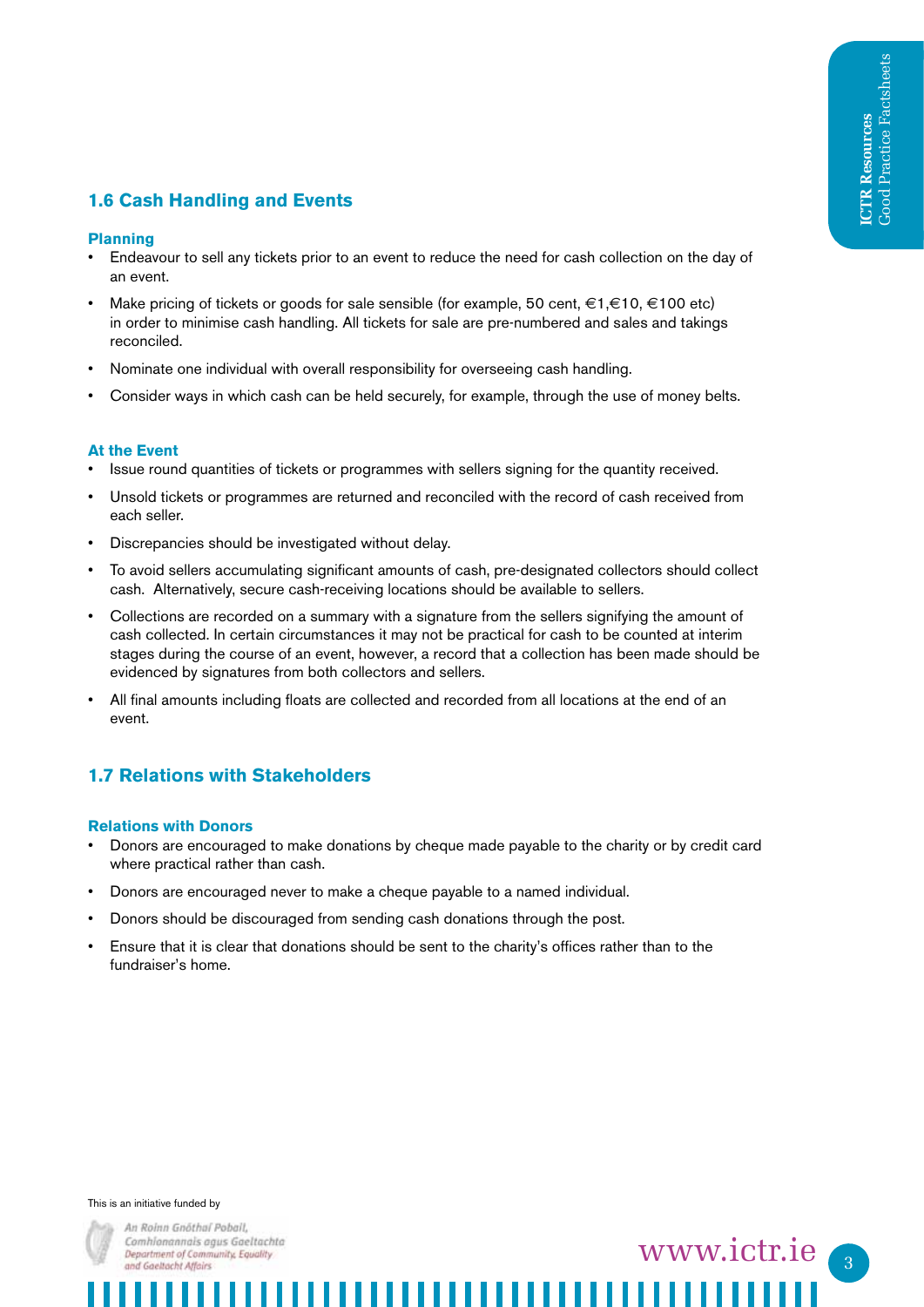#### **Fundraising on behalf of charities**

- Anyone considering fundraising on behalf of a charity should let the charity know in advance as the charity will be able to provide support and assistance.
- It is the responsibility of the event organiser to ensure that they have the appropriate insurance cover for their event.
- Where a donor has conducted a fundraising event without prior notification to the charity, they should be informed of the value of informing the charity in advance for any future activities.

#### **Relations with Volunteers**

- Volunteer cash handlers are given clear instructions from which to work.
- All volunteer cash handlers have appropriate documentation from the charity authorising them to handle cash (such as an ID card, letter of authorisation).
- Volunteer cash handlers should be supervised by a charity staff member where possible.
- Try to verify the competence and integrity of volunteer cash handlers in advance; where possible take up references.
- Where children are collecting money (for example, sponsored swims, bag-packing etc.) they are accompanied at all times by an adult, and the relevant documentation (sponsorship cards) in regard to pledged monies should be available for inspection by the sponsors.
- It is illegal for children under 14 years to take part in cash collections (Street and House to House Collections Act 1962 as amended).
- Ensure that adequate insurance cover is in place and that cash handlers understand and follow the conditions of that cover.

## **2.0 Handling Non Cash Donations**

#### **2.1 Promises of Money**

Where non cash collections comprise the collection of 'promises of money', such as Standing Order or Direct Debit mandates this is known as 'Direct Recruitment' fundraising. This form of fundraising is supported by a Code of Practice devised by the Irish Forum for Direct Recruitment (IFFDR), a charityled initiative established by participating charities in 2003. Under the Charities Act 2009 this form of fundraising will require a Garda permit in the future.

The key points of the IFFDR Code are set out below. See **www.iffdr.org** for a full copy of the Code of Practice.

#### **Responsibilities of the Charitable Organisation when engaging in Direct Recruitment Fundraising**

The organisation carrying out the fundraising activity (either on its own behalf or via a third party) must be responsible for all aspects of the fundraising activity as it is implemented. The organisation must:

This is an initiative funded by



An Roinn Gnöthal Poball. Comhionannais agus Gaeltachta Department of Community, Equality and Gaeltacht Affairs

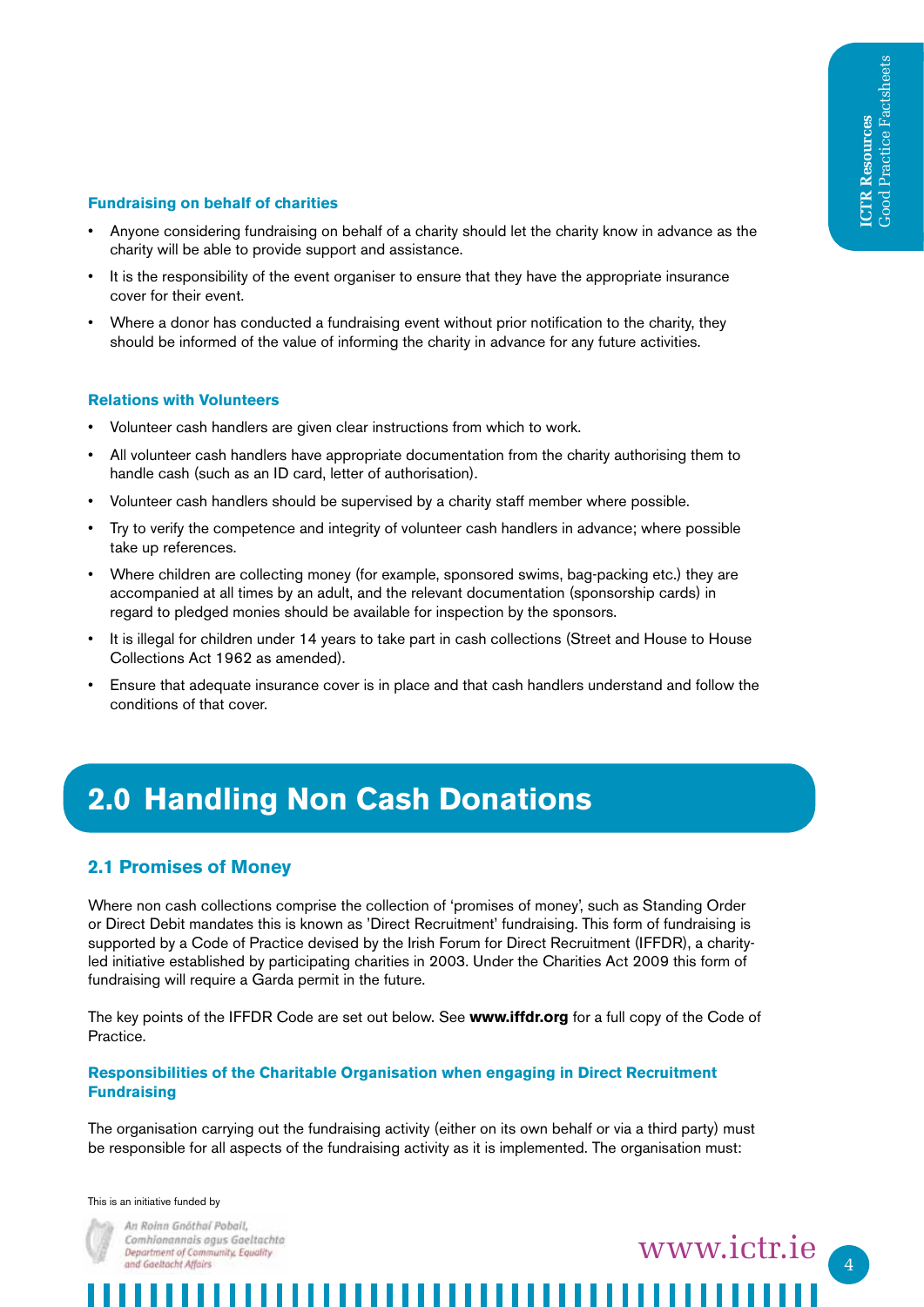- i Ensure that all fundraisers wear identification badges at all times so that any potential donor can verify who they are, who they are working for and on whose behalf they are fundraising.
- ii. Ensure donor information and charity-branded material are kept secure at all times.
- iii. Ensure that all fundraisers have agreed and appropriate support materials at all times.
- iv. Provide a clear point of contact for supporters and the general public, including an initial point of contact with regard to any complaints or queries in line with IFFDR complaint procedures.
- v. Deal sympathetically, courteously and promptly with any questions or complaints in line with IFFDR Complaint Procedures.
- vi. Manage the fundraising activity to ensure that approaches are undertaken in an appropriate manner. It is recommended that, where paid, fundraisers should be remunerated on such a scale that will avoid the incidence of pressure on the potential donor to donate. Charities must make themselves aware of how fundraisers are paid (this applies where a charity engages a third party organisation to fundraise on its behalf).
- vii. Be responsible for ensuring that compliance, in full, with the minimum standards of this Code of Practice, is maintained by the charity and/or its fundraising agents as applicable.
- viii.Encourage continuous monitoring of compliance with this Code of Practice through anonymous participation (sometimes called "mystery shopping"), and by quality control calls, conducted by the charity and the organiser. In relation to door to door activity, monitoring can also be conducted by the use of comment cards bearing the contact numbers of at least two of the following: the organiser, the charity and the IFFDR.
- ix. Be responsible for the recruitment, training and adequate supervision of all fundraisers.
- x. Ensure training is provided in person by an authorised and suitably qualified appointee of the organiser of the fundraising activity.

#### **2.2 Non Cash Collectors – Promises of Money**

Training for non cash collectors must include measures to ensure that all Direct Recruitment fundraisers orally disclose to each donor who they are employed by, who they represent and that they are paid. This must be done by the fundraiser before the donor fills out the form and during the conversation (unless the conversation is terminated by the member of the public). Best practice is to include this information on the printed form given to the donor.

#### **2.3 Other Non Cash Donations**

Non cash collections may also comprise cheques, postal orders, credit card details, gift cards or other means. They may be handed over in person at events or received through the post (see Handling Postal Donations below).

This is an initiative funded by



An Roinn Gnöthal Poball. Comhionannais agus Gaeltachta Department of Community, Equality and Gaeltacht Affairs

5 www.ictr.ie